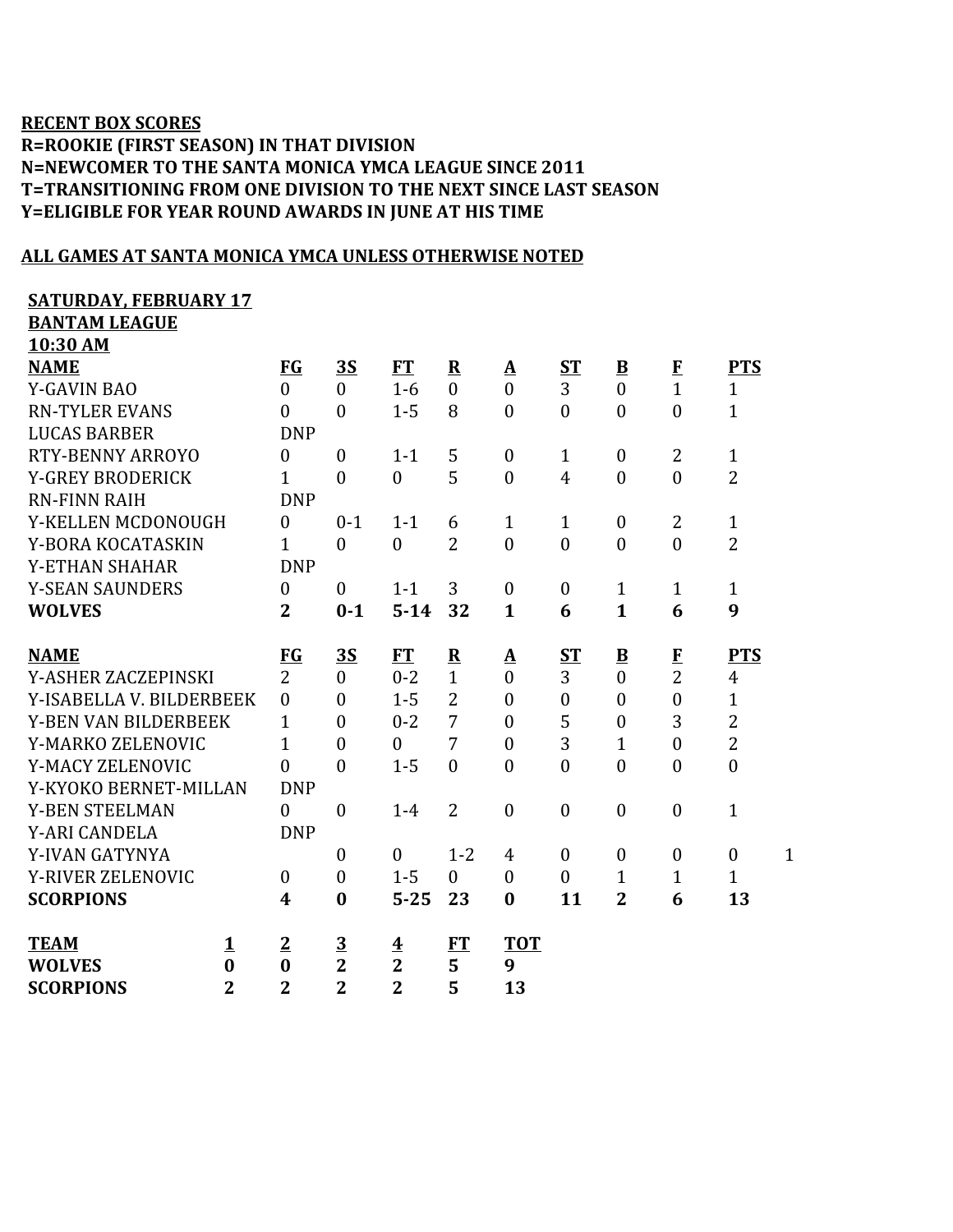| 11:40 AM                 |                         |                  |                  |                         |                  |                   |                  |                         |                  |                |
|--------------------------|-------------------------|------------------|------------------|-------------------------|------------------|-------------------|------------------|-------------------------|------------------|----------------|
| <b>NAME</b>              |                         | <b>FG</b>        | 3S               | FT                      | ${\bf R}$        | $\mathbf{\Delta}$ | <b>ST</b>        | $\bf{B}$                | $\mathbf{F}$     | <b>PTS</b>     |
| RTY-ETHAN KASHANIAN      |                         | <b>DNP</b>       |                  |                         |                  |                   |                  |                         |                  |                |
| Y-AARAV ASNANI           |                         | <b>DNP</b>       |                  |                         |                  |                   |                  |                         |                  |                |
| <b>RN-MAX WILSON</b>     |                         | $\boldsymbol{0}$ | $\mathbf{0}$     | $1 - 1$                 | $\mathbf{1}$     | $\theta$          | $\boldsymbol{0}$ | $\boldsymbol{0}$        | $\mathbf{1}$     | $\mathbf{1}$   |
| Y-NOAH MCLAURIN          |                         | $\boldsymbol{0}$ | $\mathbf{0}$     | $1-4$                   | 8                | $\boldsymbol{0}$  | $\boldsymbol{0}$ | $\mathbf{1}$            | $\mathbf{1}$     | $\mathbf{1}$   |
| <b>RN-SAUL SENE</b>      |                         | 1                | $\mathbf{0}$     | $\overline{0}$          | $\overline{2}$   | $\overline{0}$    | 3                | $\overline{0}$          | 3                | $\overline{2}$ |
| <b>Y-RYAN CHAMBERS</b>   |                         | $\mathbf{1}$     | $0 - 1$          | $\overline{0}$          | $\overline{2}$   | $\boldsymbol{0}$  | $\boldsymbol{0}$ | $\boldsymbol{0}$        | $\overline{2}$   | $\overline{2}$ |
| Y-ANTONIO RODRIGUEZ      |                         | $\mathbf{0}$     | $\mathbf{0}$     | $1-4$                   | $\overline{4}$   | $\mathbf{1}$      | $\mathbf{1}$     | 4                       | $\overline{1}$   | $\mathbf{1}$   |
| <b>RN-LEO EASTWOOD</b>   |                         | $\boldsymbol{0}$ | $\mathbf{0}$     | $1 - 3$                 | $\boldsymbol{0}$ | $\boldsymbol{0}$  | $\boldsymbol{0}$ | $\boldsymbol{0}$        | $\boldsymbol{0}$ | $\mathbf{1}$   |
| RTY-JOSEPH ZAK           |                         | $\mathbf{1}$     | $0 - 1$          | $\overline{0}$          | $\overline{2}$   | $\mathbf{1}$      | 4                | $\overline{2}$          | $\boldsymbol{0}$ | $\overline{2}$ |
| RN-LUCA GHERMEZIAN       |                         | <b>DNP</b>       |                  |                         |                  |                   |                  |                         |                  |                |
| <b>ROCKETS</b>           |                         | 3                | $0 - 2$          | $4 - 17$                | 19               | $\mathbf{2}$      | 8                | 7                       | 8                | 10             |
| <b>NAME</b>              |                         | <b>FG</b>        | $\overline{35}$  | <b>FT</b>               | ${\bf R}$        | $\Delta$          | <b>ST</b>        | $\overline{\mathbf{B}}$ | $\mathbf{F}$     | <b>PTS</b>     |
| <b>RTY-AIDEN LIN</b>     |                         | $\mathbf{1}$     | $\mathbf{0}$     | $\mathbf{0}$            | 9                | $\mathbf{1}$      | $\mathbf{1}$     | 9                       | $\overline{2}$   | 2              |
| <b>Y-ASHER ENG</b>       |                         | $\boldsymbol{0}$ | $0 - 1$          | $1-4$                   | 6                | $\boldsymbol{0}$  | $\overline{2}$   | $\boldsymbol{0}$        | $\boldsymbol{0}$ | $\mathbf{1}$   |
| <b>RN-MATEO POLSTER</b>  |                         | $\boldsymbol{0}$ | $\mathbf{0}$     | $1-6$                   | 3                | $\overline{0}$    | $\boldsymbol{0}$ | $\boldsymbol{0}$        | $\overline{2}$   | $\mathbf{1}$   |
| Y-PARKER CAPPICCILLE     |                         | $\mathbf{1}$     | $\theta$         | $1-4$                   | 10               | $\boldsymbol{0}$  | $\overline{2}$   | $\mathbf{1}$            | $\boldsymbol{0}$ | 3              |
| <b>Y-OSCAR HUGHES</b>    |                         | $\boldsymbol{0}$ | $\mathbf{0}$     | $1 - 3$                 | $\boldsymbol{0}$ | $\boldsymbol{0}$  | $\mathbf{1}$     | $\boldsymbol{0}$        | $\boldsymbol{0}$ | $\mathbf{1}$   |
| <b>Y-MAX BARACY</b>      |                         | $\boldsymbol{0}$ | $\boldsymbol{0}$ | $1 - 1$                 | $\overline{2}$   | $\overline{0}$    | $\boldsymbol{0}$ | $\boldsymbol{0}$        | $\overline{2}$   | $\mathbf{1}$   |
| <b>R-BENJAMIN CANTOR</b> |                         | $\overline{0}$   | $\boldsymbol{0}$ | $1 - 3$                 | $\overline{2}$   | $\boldsymbol{0}$  | $\mathbf{1}$     | $\boldsymbol{0}$        | $\mathbf{1}$     | $\mathbf{1}$   |
| Y-DAGMAWI AYELE          |                         | <b>DNP</b>       |                  |                         |                  |                   |                  |                         |                  |                |
| Y-MOHAMED JAHROMI        |                         | $\mathbf{1}$     | $\mathbf{0}$     | $0 - 2$                 | 6                | $\boldsymbol{0}$  | $\mathbf{1}$     | 2                       | 0                | 2              |
| <b>TYPHOON</b>           |                         | 3                | $0 - 1$          | $6 - 23$                | 38               | $\mathbf{1}$      | 8                | 3                       | 7                | 12             |
| <b>TEAM</b>              | 1                       | $\overline{2}$   | $\overline{3}$   | $\overline{\mathbf{4}}$ | FT               | <b>TOT</b>        |                  |                         |                  |                |
| <b>ROCKETS</b>           | $\overline{\mathbf{2}}$ | $\bf{0}$         | $\mathbf{2}$     | $\overline{2}$          | $\boldsymbol{4}$ | 10                |                  |                         |                  |                |
| <b>TYPHOON</b>           | $\bf{0}$                | $\bf{0}$         | 5                | $\overline{2}$          | 5                | 12                |                  |                         |                  |                |
| 12:50 PM                 |                         |                  |                  |                         |                  |                   |                  |                         |                  |                |
| <b>NAME</b>              |                         | <b>FG</b>        | 3S               | <b>FT</b>               | ${\bf R}$        | $\mathbf{\Delta}$ | $S_{\rm T}$      | $\overline{\mathbf{B}}$ | $\bf{F}$         | <b>PTS</b>     |
| Y-JADEN SUJAN            |                         | $\boldsymbol{0}$ | $\boldsymbol{0}$ | $1 - 3$                 | $\overline{4}$   | $\mathbf 1$       | $\mathbf{1}$     | $\overline{2}$          | 0                | $\mathbf 1$    |
| Y-AMELIA MOROVICH-HESS   |                         | $\boldsymbol{0}$ | $\boldsymbol{0}$ | $1 - 1$                 | 4                | $\boldsymbol{0}$  | $\boldsymbol{0}$ | $\boldsymbol{0}$        | $\boldsymbol{0}$ | $\mathbf{1}$   |
| <b>AIDAN MAN</b>         |                         | $\boldsymbol{0}$ | $\mathbf{0}$     | $1 - 1$                 | 5                | $\boldsymbol{0}$  | $\boldsymbol{0}$ | $\mathbf{1}$            | $\boldsymbol{0}$ | $\mathbf{1}$   |
| Y-GRYFFIN GLOWACKI       |                         | 0                | $\overline{0}$   | $1 - 3$                 | 5                | $\boldsymbol{0}$  | $\boldsymbol{0}$ | $\mathbf{1}$            | $\boldsymbol{0}$ | $\mathbf{1}$   |
| <b>RN-ALEX SEGIL</b>     |                         | $\boldsymbol{0}$ | $\boldsymbol{0}$ | $1 - 5$                 | $\mathbf{1}$     | $\boldsymbol{0}$  | $\boldsymbol{0}$ | $\boldsymbol{0}$        | $\boldsymbol{0}$ | $\mathbf{1}$   |
| <b>Y-ALEX MA</b>         |                         | 1                | $\mathbf{0}$     | $\mathbf{0}$            | $\mathbf{1}$     | $\overline{0}$    | 3                | $\boldsymbol{0}$        | $\mathbf{1}$     | $\overline{2}$ |
| <b>R-PARKER KESLOW</b>   |                         | $\boldsymbol{0}$ | $\boldsymbol{0}$ | $1-6$                   | $\mathbf{1}$     | $\boldsymbol{0}$  | $\overline{2}$   | $\boldsymbol{0}$        | $\mathbf{1}$     | $\mathbf{1}$   |
| Y-ROHAN SUJAN            |                         | $\boldsymbol{0}$ | $\boldsymbol{0}$ | $1 - 3$                 | 9                | $\overline{0}$    | $\mathbf{1}$     | $\boldsymbol{0}$        | $\boldsymbol{0}$ | $\mathbf{1}$   |
| Y-JAKE KAZERANI          |                         | <b>DNP</b>       |                  |                         |                  |                   |                  |                         |                  |                |
| Y-KAYRA SANAR            |                         | <b>DNP</b>       |                  |                         |                  |                   |                  |                         |                  |                |
| <b>DRAGONS</b>           |                         | $\mathbf{1}$     | $\bf{0}$         | $7 - 22$                | 30               | $\mathbf{1}$      | 7                | 4                       | $\overline{2}$   | 9              |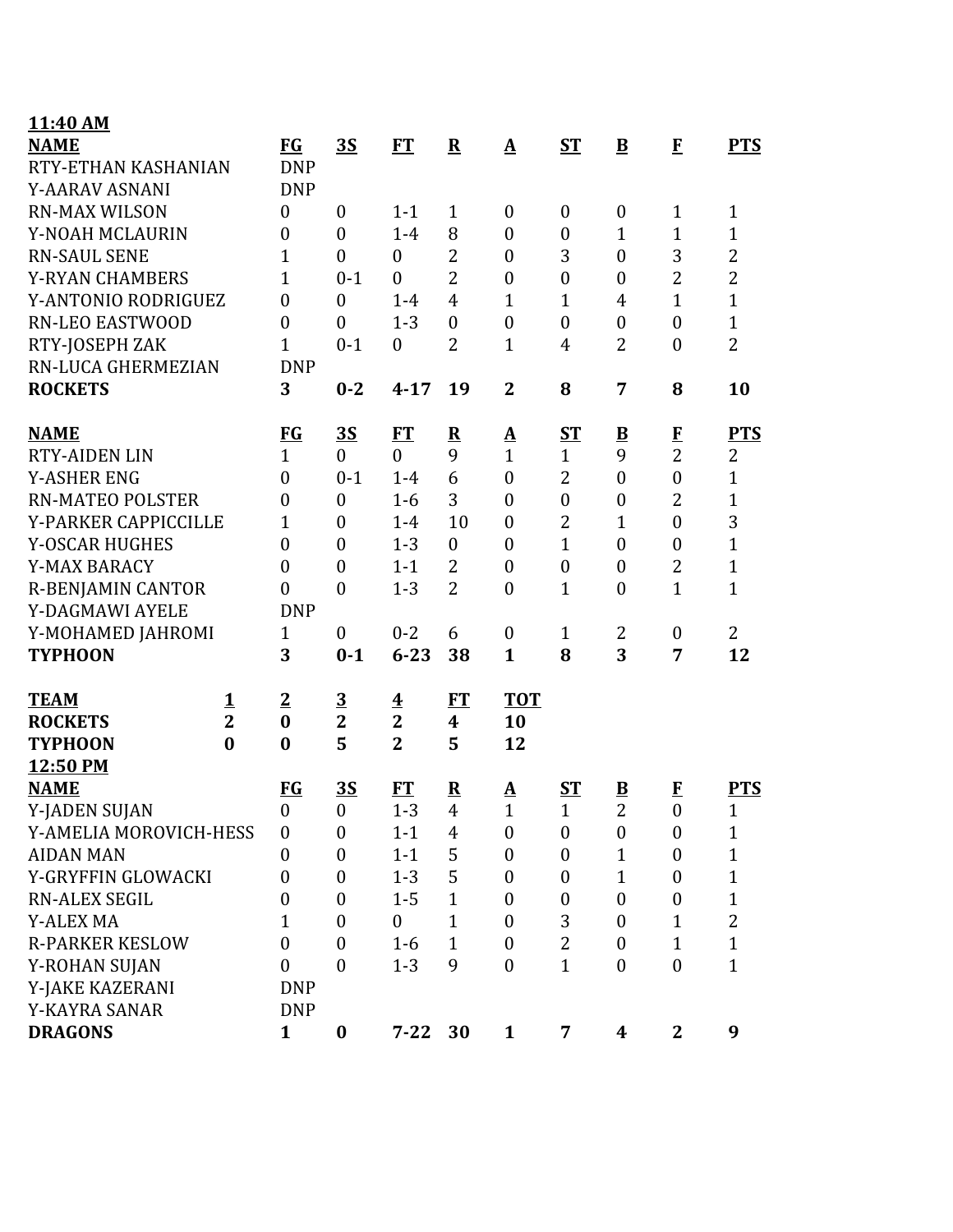| <b>NAME</b>              |              | <b>FG</b>        | <u>3S</u>        | <b>FT</b>               | ${\bf R}$                | <u>A</u>         | ST               | $\underline{\mathbf{B}}$ | $\bf{F}$         | <b>PTS</b>     |
|--------------------------|--------------|------------------|------------------|-------------------------|--------------------------|------------------|------------------|--------------------------|------------------|----------------|
| RTY-JAMES COOK           |              | $\overline{2}$   | $\boldsymbol{0}$ | $\mathbf{0}$            | $\boldsymbol{0}$         | $\boldsymbol{0}$ | $\overline{4}$   | $\boldsymbol{0}$         | $\boldsymbol{0}$ | $\overline{4}$ |
| RN-TRAJAN BOOKER         |              | $\boldsymbol{0}$ | $\boldsymbol{0}$ | $1 - 6$                 | 4                        | $\boldsymbol{0}$ | $\boldsymbol{0}$ | $\boldsymbol{0}$         | $\boldsymbol{0}$ | $\mathbf{1}$   |
| Y-LEO MOONEY             |              | $\boldsymbol{0}$ | $\boldsymbol{0}$ | $1 - 1$                 | 8                        | 1                | $\overline{2}$   | $\boldsymbol{0}$         | $\boldsymbol{0}$ | $\overline{1}$ |
| <b>JACK PHELAN</b>       |              | $\boldsymbol{0}$ | $\overline{0}$   | $1 - 1$                 | 4                        | $\boldsymbol{0}$ | $\mathbf{1}$     | $\boldsymbol{0}$         | 1                | $\mathbf{1}$   |
| Y-CHARLIE MILES          |              | $\boldsymbol{0}$ | $\boldsymbol{0}$ | $1-4$                   | $\mathbf{1}$             | $\boldsymbol{0}$ | 6                | $\boldsymbol{0}$         | $\overline{2}$   | $\mathbf{1}$   |
| Y-ROWAN BOOHER           |              | 1                | $0 - 1$          | $\boldsymbol{0}$        | 3                        | 1                | 2                | $\boldsymbol{0}$         | $\boldsymbol{0}$ | $\overline{c}$ |
| RTY-ANNIKA COOK          |              | $\boldsymbol{0}$ | $\boldsymbol{0}$ | $1 - 2$                 | $\overline{4}$           | $\boldsymbol{0}$ | $\overline{1}$   | $\boldsymbol{0}$         | $\boldsymbol{0}$ | $\mathbf{1}$   |
| <b>RN-RYKER DEEGE</b>    |              | $\boldsymbol{0}$ | $\boldsymbol{0}$ | $1 - 5$                 | $\mathbf{1}$             | $\boldsymbol{0}$ | $\mathbf{1}$     | $\boldsymbol{0}$         | $\boldsymbol{0}$ | $\mathbf{1}$   |
| Y-T.J. TURNER            |              | 1                | $\boldsymbol{0}$ | $1 - 2$                 | 7                        | $\boldsymbol{0}$ | $\overline{4}$   | $\boldsymbol{0}$         | $\boldsymbol{0}$ | 3              |
| Y-KAHLO LEMOND           |              | $\boldsymbol{0}$ | $\boldsymbol{0}$ | $1 - 4$                 | 5                        | $\boldsymbol{0}$ | $\overline{2}$   | $\boldsymbol{0}$         | $\boldsymbol{0}$ | $\mathbf{1}$   |
| <b>FOXES</b>             |              | 4                | $0 - 1$          | $8 - 25$                | 37                       | $\mathbf{2}$     | 23               | $\bf{0}$                 | 3                | 16             |
| <b>TEAM</b>              | 1            | $\overline{2}$   | $\overline{3}$   | $\overline{\mathbf{4}}$ | ET                       | <b>TOT</b>       |                  |                          |                  |                |
| <b>DRAGONS</b>           | $\bf{0}$     | $\overline{2}$   | $\bf{0}$         | $\bf{0}$                | $\overline{7}$           | 9                |                  |                          |                  |                |
| <b>FOXES</b>             | $\mathbf{1}$ | $\overline{2}$   | 4                | $\overline{2}$          | 7                        | 16               |                  |                          |                  |                |
| <b>MIXED LEAGUE</b>      |              |                  |                  |                         |                          |                  |                  |                          |                  |                |
| 1:00 PM                  |              |                  |                  |                         |                          |                  |                  |                          |                  |                |
| <b>NAME</b>              |              | <b>FG</b>        | <u>3S</u>        | FT                      | ${\bf R}$                | $\mathbf A$      | <b>ST</b>        | $\mathbf{B}$             | $\bf{F}$         | <b>PTS</b>     |
|                          |              |                  |                  |                         |                          |                  |                  |                          |                  |                |
| <b>SAMO STARS</b>        |              |                  |                  |                         |                          |                  |                  |                          |                  | 48             |
| <b>CULVER PALMS</b>      |              |                  |                  |                         |                          |                  |                  |                          |                  | 4              |
| <b>TEAM</b>              | $\mathbf 1$  | $\overline{2}$   | $\overline{3}$   | $\overline{\mathbf{4}}$ | <b>TOT</b>               |                  |                  |                          |                  |                |
| <b>SAMO STARS</b>        | 12           | 6                | 10               | 20                      | 48                       |                  |                  |                          |                  |                |
| <b>CULVER PALMS</b>      | 4            | $\bf{0}$         | $\bf{0}$         | $\bf{0}$                | 4                        |                  |                  |                          |                  |                |
| <b>BANTAM LEAGUE</b>     |              |                  |                  |                         |                          |                  |                  |                          |                  |                |
| 2:00 PM                  |              |                  |                  |                         |                          |                  |                  |                          |                  |                |
| <b>NAME</b>              |              | <b>FG</b>        | <u>35</u>        | FT                      | $\underline{\mathbf{R}}$ | ${\bf A}$        | $ST$             | $\underline{\mathbf{B}}$ | $\bf{F}$         | <b>PTS</b>     |
| RN-JULIAN WEINERMAN      |              | $\boldsymbol{0}$ | $\overline{0}$   | $1 - 2$                 | $\overline{4}$           | $\overline{0}$   | $\mathbf{1}$     | $\boldsymbol{0}$         | $\overline{2}$   | $\mathbf{1}$   |
| <b>R-LANDON BROIHIER</b> |              | $\boldsymbol{0}$ | $\boldsymbol{0}$ | $1-6$                   | $\overline{4}$           | $\boldsymbol{0}$ | $\boldsymbol{0}$ | $\boldsymbol{0}$         | $\boldsymbol{0}$ | $\mathbf{1}$   |
| RTY-AYSU AGHAYEVA        |              | $\boldsymbol{0}$ | $\overline{0}$   | $1-6$                   | $\mathbf{1}$             | $\boldsymbol{0}$ | $\mathbf{1}$     | $\boldsymbol{0}$         | $\mathbf{1}$     | $\mathbf{1}$   |
| Y-ELIOT MAMEDOV          |              | $\boldsymbol{0}$ | $\overline{0}$   | $1 - 8$                 | $\mathbf{1}$             | $\boldsymbol{0}$ | $\overline{1}$   | $\overline{0}$           | $\mathbf{1}$     | $\mathbf{1}$   |
| <b>R-HARRY TITLE</b>     |              | <b>DNP</b>       |                  |                         |                          |                  |                  |                          |                  |                |
| Y-GUY SIKORA             |              | 5                | $\boldsymbol{0}$ | $\boldsymbol{0}$        | 4                        | $\mathbf{1}$     | $\mathbf{1}$     | $\boldsymbol{0}$         | 2                | 10             |
| Y-MOSES DEBENNING        |              | $\boldsymbol{0}$ | $\boldsymbol{0}$ | $1-6$                   | 3                        | $\boldsymbol{0}$ | $\boldsymbol{0}$ | $\boldsymbol{0}$         | $\mathbf{1}$     | $\mathbf{1}$   |
| <b>Y-RYAN SCHUSTER</b>   |              | $\mathbf{1}$     | $\boldsymbol{0}$ | $\overline{0}$          | $\overline{2}$           | $\boldsymbol{0}$ | $\overline{2}$   | $\boldsymbol{0}$         | $\overline{4}$   | $\overline{2}$ |
| Y-JACE O'BRIEN           |              | $\overline{2}$   | $\overline{0}$   | $0 - 2$                 | $\overline{4}$           | $\boldsymbol{0}$ | $\mathbf{1}$     | $\mathbf{1}$             | $\mathbf{0}$     | $\overline{4}$ |
| <b>Y-BEN FELSON</b>      |              | $\boldsymbol{0}$ | $\boldsymbol{0}$ | $1 - 2$                 | $\overline{0}$           | $\boldsymbol{0}$ | $\boldsymbol{0}$ | 3                        | $\mathbf{0}$     | $\mathbf{1}$   |
| <b>STARS</b>             |              | 8                | $\bf{0}$         | $6 - 32$                | 23                       | $\mathbf{1}$     | 7                | 4                        | 11               | 22             |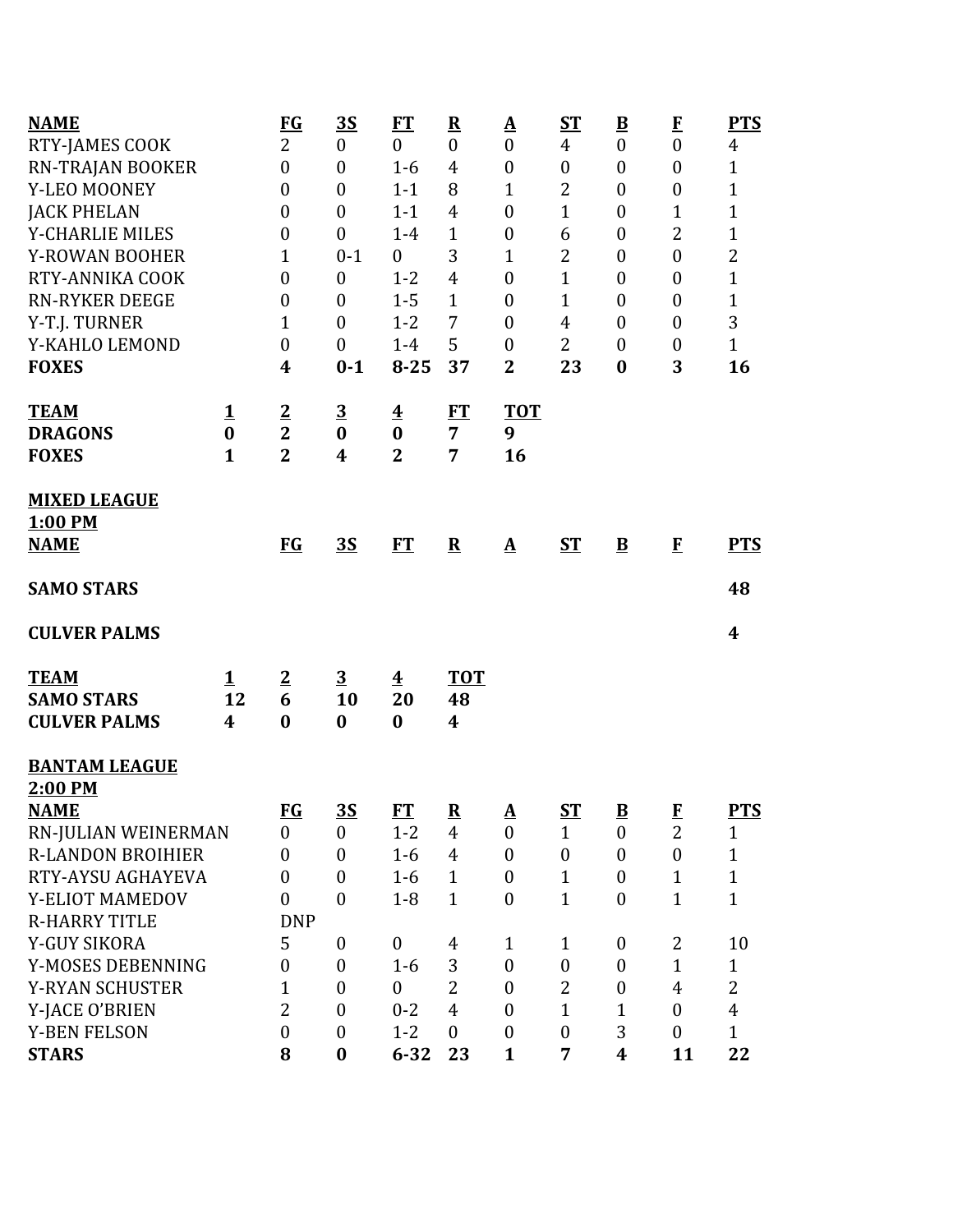| <b>NAME</b>              |                | <b>FG</b>        | <u>35</u>        | <b>FT</b>               | $\overline{\mathbf{R}}$ | <u>A</u>                 | ST               | $\underline{\mathbf{B}}$ | $\bf{F}$         | <b>PTS</b>                       |
|--------------------------|----------------|------------------|------------------|-------------------------|-------------------------|--------------------------|------------------|--------------------------|------------------|----------------------------------|
| Y-KADEN FRIEDMAN         |                | $\boldsymbol{0}$ | $\boldsymbol{0}$ | $1 - 5$                 | $\overline{2}$          | $\mathbf{1}$             | $\mathbf{1}$     | $\boldsymbol{0}$         | $\overline{0}$   | $\mathbf{1}$                     |
| <b>Y-MAX LEWIS</b>       |                | $\mathbf{1}$     | $\boldsymbol{0}$ | $\boldsymbol{0}$        | 3                       | $\mathbf{1}$             | $\overline{2}$   | $\overline{0}$           | $\boldsymbol{0}$ | $\overline{2}$                   |
| <b>Y-ARCHER AGUILAR</b>  |                | 1                | $\boldsymbol{0}$ | $2 - 2$                 | 5                       | $\mathbf{0}$             | $\boldsymbol{0}$ | $\boldsymbol{0}$         | $\mathbf{1}$     | $\overline{4}$                   |
| Y-COOPER KUN             |                | $\mathbf{1}$     | $\mathbf{0}$     | $1 - 2$                 | 3                       | $\mathbf{0}$             | $\mathbf{1}$     | $\overline{2}$           | $\mathbf{1}$     | 3                                |
| <b>Y-CASSIUS TAYLOR</b>  |                | $\boldsymbol{0}$ | $\theta$         | $1-6$                   | $\overline{2}$          | $\boldsymbol{0}$         | 2                | $\overline{0}$           | $\mathbf{1}$     | $\mathbf{1}$                     |
| <b>RN-AUBREY NASSON</b>  |                | $\theta$         | $\theta$         | $1 - 3$                 | 3                       | $\mathbf{1}$             | $\mathbf{1}$     | $\boldsymbol{0}$         | $\boldsymbol{0}$ | $\mathbf{1}$                     |
| Y-LIAM MULHOLLAND        |                | <b>DNP</b>       |                  |                         |                         |                          |                  |                          |                  |                                  |
| <b>ATOBEK NASIMOV</b>    |                | $\boldsymbol{0}$ | $\boldsymbol{0}$ | $1 - 2$                 | 4                       | $\boldsymbol{0}$         | $\mathbf{1}$     | $\overline{2}$           | $\mathbf{1}$     | $\mathbf{1}$                     |
| <b>RN-LUKE HILL</b>      |                | <b>DNP</b>       |                  |                         |                         |                          |                  |                          |                  |                                  |
| <b>RONAN HILL</b>        |                | 2                | $\mathbf{0}$     | $0 - 2$                 | 3                       | $\mathbf{0}$             | $\boldsymbol{0}$ | $\mathbf{1}$             | $\boldsymbol{0}$ | 4                                |
| <b>JAGUARS</b>           |                | 5                | $\bf{0}$         | $7 - 22$                | 25                      | 3                        | 8                | 5                        | 4                | 17                               |
| <b>TEAM</b>              | 1              | $\overline{2}$   | $\overline{3}$   | $\overline{\mathbf{4}}$ | FT                      | <b>TOT</b>               |                  |                          |                  |                                  |
| <b>STARS</b>             | 4              | 6                | $\overline{2}$   | $\boldsymbol{4}$        | 6                       | 22                       |                  |                          |                  |                                  |
| <b>JAGUARS</b>           | $\overline{2}$ | $\overline{2}$   | $\overline{2}$   | 8                       | 3                       | 17                       |                  |                          |                  |                                  |
| <b>ROOKIE LEAGUE</b>     |                |                  |                  |                         |                         |                          |                  |                          |                  |                                  |
| 3:10 PM                  |                |                  |                  |                         |                         |                          |                  |                          |                  |                                  |
| <b>NAME</b>              |                | <b>FG</b>        | <u>35</u>        | ET                      | $\overline{\mathbf{R}}$ | $\mathbf{\underline{A}}$ | <u>ST</u>        | $\overline{\mathbf{B}}$  | $\bf{F}$         | <b>PTS</b>                       |
| Y-MICHAEL MIKHAIL        |                | $\overline{0}$   | $\boldsymbol{0}$ | $-12$                   | $\mathbf{1}$            | $\mathbf{0}$             | $\overline{2}$   | $\overline{0}$           | $\overline{3}$   | $\mathbf{1}$                     |
| <b>GEORGIA ROLPH</b>     |                | $\boldsymbol{0}$ | $\mathbf{0}$     | $1 - 1$                 | $\mathbf{1}$            | $\overline{0}$           | $\boldsymbol{0}$ | $\boldsymbol{0}$         | $\overline{0}$   | $\mathbf{1}$                     |
| <b>SADIE STIEHM</b>      |                | $\boldsymbol{0}$ | $\boldsymbol{0}$ | $1 - 1$                 | 10                      | $\mathbf{0}$             | $\mathbf{1}$     | $\overline{0}$           | $\boldsymbol{0}$ | $\mathbf{1}$                     |
| <b>Y-LIAM PARR</b>       |                | 1                | $\boldsymbol{0}$ | $\boldsymbol{0}$        | 9                       | $\boldsymbol{0}$         | $\mathbf{1}$     | $\overline{0}$           | $\boldsymbol{0}$ | $\overline{2}$                   |
| <b>RN-AVERIE GRIMM</b>   |                | $\overline{0}$   | $\boldsymbol{0}$ | $1 - 5$                 | $\mathbf{1}$            | $\boldsymbol{0}$         | 2                | $\overline{0}$           | $\boldsymbol{0}$ | $\mathbf{1}$                     |
| <b>Y-HENRY BROWN</b>     |                | 1                | $\boldsymbol{0}$ | $4 - 6$                 | 7                       | $\boldsymbol{0}$         | $\boldsymbol{0}$ | $\mathbf{1}$             | $\mathbf{1}$     | 6                                |
| <b>RN-SHAI PAINTER</b>   |                | $\overline{0}$   | $\boldsymbol{0}$ | $1 - 1$                 | $\mathbf{1}$            | $\mathbf{0}$             | $\boldsymbol{0}$ | $\overline{0}$           | $\overline{0}$   | $\mathbf{1}$                     |
| <b>RN-AIDEN HARVEY</b>   |                | $\boldsymbol{0}$ | $\boldsymbol{0}$ | $1 - 6$                 | 1                       | $\mathbf{0}$             | $\boldsymbol{0}$ | $\overline{0}$           | $\boldsymbol{0}$ | 1                                |
| <b>RN-AUSTIN O'BRIEN</b> |                | $\overline{0}$   | $\boldsymbol{0}$ | $1 - 2$                 | $\overline{2}$          | $\boldsymbol{0}$         | $\mathbf{1}$     | $\overline{0}$           | $\boldsymbol{0}$ | $\mathbf{1}$                     |
| <b>Y-ETHAN PAGES</b>     |                | 0                | $\boldsymbol{0}$ | $1-6$                   | $\overline{2}$          | $\mathbf{0}$             | $\boldsymbol{0}$ | $\boldsymbol{0}$         | $\boldsymbol{0}$ | $\mathbf{1}$                     |
| <b>BULLS</b>             |                | $\overline{2}$   | $\bf{0}$         | 12-30 35                |                         | $\bf{0}$                 | 6                | $\mathbf{1}$             | 4                | 16                               |
| <b>NAME</b>              |                | $FG$             | <u>35</u>        | <b>FT</b>               | $\overline{\mathbf{R}}$ | <u>A</u>                 | <u>ST</u>        | $\underline{\mathbf{B}}$ | $\bf{F}$         | <b>PTS</b>                       |
| <b>RN-MARYCK BOOHER</b>  |                | $\overline{0}$   | $\overline{0}$   | $1-6$                   | $\overline{2}$          | $\mathbf{1}$             | 3                | $\mathbf{1}$             | $\mathbf{1}$     | $\mathbf{1}$                     |
| <b>Y-CAM PARISER</b>     |                | 1                | $\mathbf{0}$     | $\boldsymbol{0}$        | 3                       | $\mathbf{0}$             | 3                | $\overline{0}$           | $\mathbf{1}$     | $\overline{2}$                   |
| <b>RN-DECHEN LEMOND</b>  |                | $\theta$         | $\mathbf{0}$     | $1 - 6$                 | $\overline{2}$          | $\overline{0}$           | $\boldsymbol{0}$ | $\mathbf{0}$             | $\boldsymbol{0}$ | $\mathbf 1$                      |
| Y-WALLY LEVITT           |                |                  | $\boldsymbol{0}$ | $\boldsymbol{0}$        | $1 - 1$                 | $\mathbf{1}$             | $\boldsymbol{0}$ | $\mathbf{1}$             | $\mathbf{1}$     | $\boldsymbol{0}$<br>$\mathbf{1}$ |
| Y-SAMANTHA JUAREZ        |                | <b>DNP</b>       |                  |                         |                         |                          |                  |                          |                  |                                  |
| <b>RN-SYLVIE LEVITT</b>  |                | $\boldsymbol{0}$ | $\boldsymbol{0}$ | $1 - 6$                 | $\boldsymbol{0}$        | $\mathbf{0}$             | $\boldsymbol{0}$ | $\boldsymbol{0}$         | $\boldsymbol{0}$ | $\mathbf{1}$                     |
| <b>RN-IWA HASHIM</b>     |                | $\boldsymbol{0}$ | $\boldsymbol{0}$ | $1 - 2$                 | 3                       | $\boldsymbol{0}$         | 1                | $\overline{2}$           | $\overline{2}$   | $\mathbf{1}$                     |
| <b>RN-LORELAI JONES</b>  |                | $\boldsymbol{0}$ | $\mathbf{0}$     | $1-6$                   | $\mathbf{1}$            | $\overline{0}$           | $\boldsymbol{0}$ | $\overline{0}$           | $\mathbf{0}$     | $\mathbf{1}$                     |
| <b>RN-OWEN ROBERTS</b>   |                | 1                | $\boldsymbol{0}$ | $\boldsymbol{0}$        | 5                       | $\boldsymbol{0}$         | $\overline{2}$   | $\boldsymbol{0}$         | $\boldsymbol{0}$ | $\overline{2}$                   |
| <b>RN-GIDEON HITTNER</b> |                | $\boldsymbol{0}$ | $\boldsymbol{0}$ | $1-6$                   | 3                       | $\boldsymbol{0}$         | $\boldsymbol{0}$ | $\overline{0}$           | $\boldsymbol{0}$ | $\mathbf{1}$                     |
| <b>MEERKATS</b>          |                | $\overline{2}$   | $\bf{0}$         | $7 - 33$                | 20                      | $\mathbf{1}$             | 10               | 4                        | 4                | 11                               |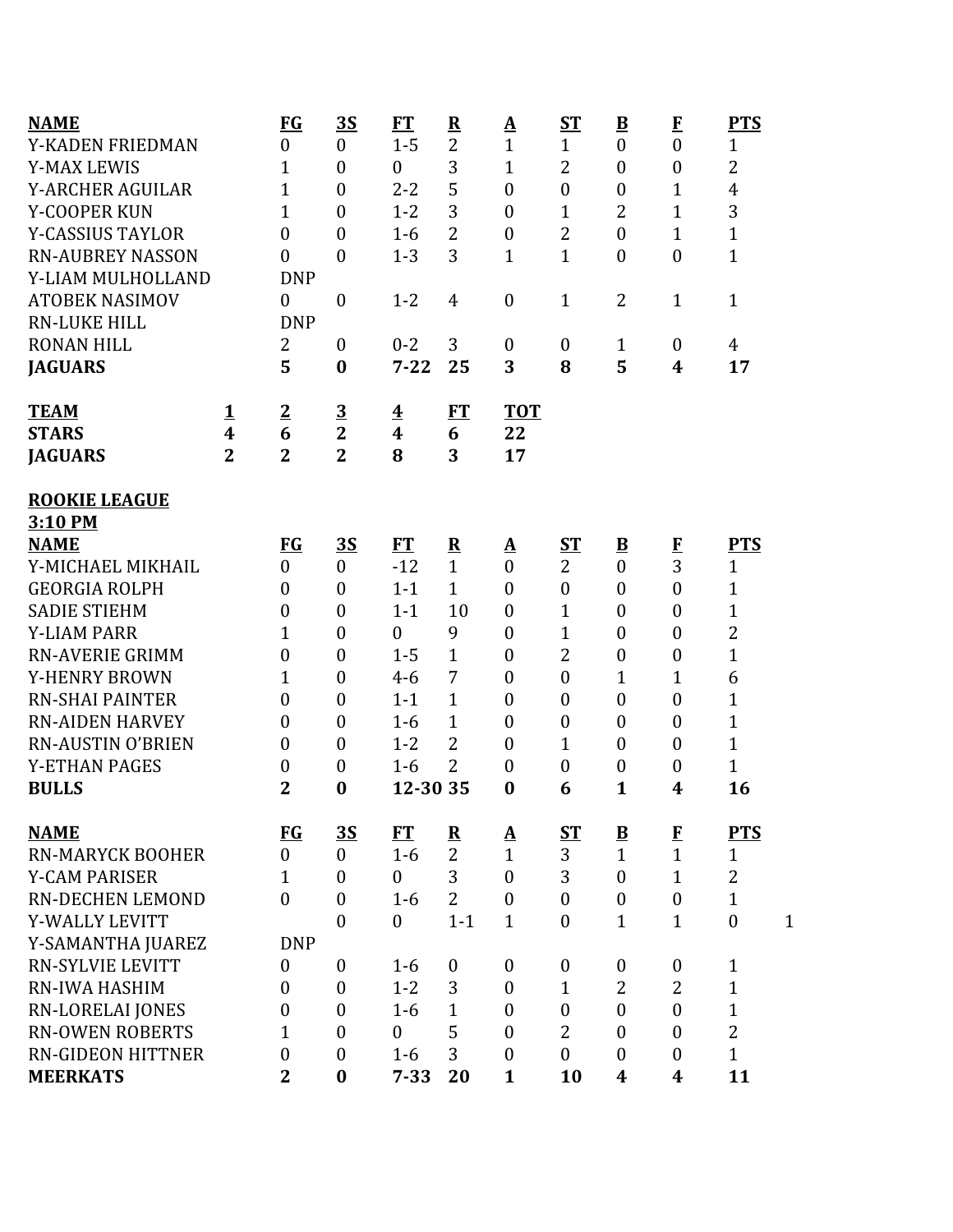| <b>TEAM</b>                        | <u>1</u>       | $\overline{2}$   | $\overline{3}$   | $\overline{\mathbf{4}}$ | ET                      | <b>TOT</b>        |                  |                         |                  |                |
|------------------------------------|----------------|------------------|------------------|-------------------------|-------------------------|-------------------|------------------|-------------------------|------------------|----------------|
| <b>BULLS</b>                       | $\overline{2}$ | $\overline{2}$   | $\mathbf{1}$     | 3                       | 8                       | 16                |                  |                         |                  |                |
| <b>MEERKATS</b>                    | $\bf{0}$       | $\overline{2}$   | $\bf{0}$         | $\overline{2}$          | 7                       | 11                |                  |                         |                  |                |
| <b>MINOR LEAGUE</b><br>4:20 PM     |                |                  |                  |                         |                         |                   |                  |                         |                  |                |
| <b>NAME</b>                        |                | <b>FG</b>        | <u>35</u>        | FT                      | $\overline{\mathbf{R}}$ | $\Delta$          | <u>ST</u>        | $\overline{\mathbf{B}}$ | $\bf{F}$         | <b>PTS</b>     |
| <b>RTY-RYAN CHAMBERS</b>           |                | $\overline{2}$   | $\boldsymbol{0}$ | $\mathbf{0}$            | $\overline{4}$          | $\overline{0}$    | $\overline{0}$   | $\overline{0}$          | $\overline{0}$   | $\overline{4}$ |
| RTY-ERIC PAPAZIAN                  |                | <b>DNP</b>       |                  |                         |                         |                   |                  |                         |                  |                |
| <b>Y-ABEL ANTAL</b>                |                | 7                | $\boldsymbol{0}$ | $\boldsymbol{0}$        | 10                      | $\mathbf{1}$      | 3                | $\mathbf{1}$            | $\boldsymbol{0}$ | 14             |
| Y-JACK LOFARO                      |                | $\mathbf{1}$     | $\theta$         | $\overline{0}$          | 5                       | $\overline{2}$    | $\mathbf{1}$     | $\boldsymbol{0}$        | $\boldsymbol{0}$ | $\overline{2}$ |
| RTY-AAYAN LAKHANI                  |                | 3                | $\theta$         | $1 - 2$                 | 5                       | $\mathbf{1}$      | $\mathbf{1}$     | $\boldsymbol{0}$        | $\boldsymbol{0}$ | 7              |
| <b>RTY-DARIEN JONES</b>            |                | $\overline{1}$   | $\theta$         | $\boldsymbol{0}$        | $\overline{2}$          | $\mathbf{1}$      | $\mathbf{1}$     | $\boldsymbol{0}$        | $\boldsymbol{0}$ | $\overline{2}$ |
| Y-AMIEL DOUSTAN                    |                | $\mathbf{1}$     | $\boldsymbol{0}$ | $\overline{0}$          | 3                       | $\boldsymbol{0}$  | $\mathbf{1}$     | $\mathbf{1}$            | $\boldsymbol{0}$ | $\overline{2}$ |
| RTY-GORDEN MCLEAN                  |                | 3                | $\boldsymbol{0}$ | $0 - 2$                 | 7                       | 3                 | $\overline{2}$   | $\mathbf{1}$            | $\boldsymbol{0}$ | 6              |
| <b>HORNETS</b>                     |                | 18               | $\bf{0}$         | $1 - 4$                 | 36                      | 8                 | 9                | 3                       | $\bf{0}$         | 37             |
| <b>NAME</b>                        |                | $FG$             | 3S               | FT                      | ${\bf R}$               | $\mathbf{\Delta}$ | <b>ST</b>        | $\overline{\mathbf{B}}$ | $\mathbf{F}$     | <b>PTS</b>     |
| <b>Y-TYLER XIE</b>                 |                | <b>DNP</b>       |                  |                         |                         |                   |                  |                         |                  |                |
| Y-DASH HANSFORD                    |                | <b>DNP</b>       |                  |                         |                         |                   |                  |                         |                  |                |
| Y-BELLA MUSSI-NELSON               |                | $\mathbf{0}$     | $\theta$         | $1 - 2$                 | 9                       | 5                 | 7                | $\boldsymbol{0}$        | $\overline{2}$   | $\mathbf{1}$   |
| Y-HALLIE BUJAKE                    |                | <b>DNP</b>       |                  |                         |                         |                   |                  |                         |                  |                |
| <b>Y-ANDE DALY</b>                 |                | <b>DNP</b>       |                  |                         |                         |                   |                  |                         |                  |                |
| Y-NATASHA KOHLI                    |                | $\overline{4}$   | $\theta$         | $\boldsymbol{0}$        | 18                      | $\overline{2}$    | $\mathbf{1}$     | $\mathbf{1}$            | 2                | 8              |
| Y-ARMAAN KOHLI                     |                | 7                | $1 - 3$          | $\overline{2}$          | $\boldsymbol{0}$        | $\mathbf{1}$      | 3                | $\boldsymbol{0}$        | $\overline{2}$   | 17             |
| Y-JARED OLIVER                     |                |                  |                  | DNP-INJ-ATTENDED        |                         |                   |                  |                         |                  |                |
| RTY-ZOE DEBENNING                  |                | 3                | $\mathbf{0}$     | $\boldsymbol{0}$        | 6                       | $\mathbf{1}$      | $\overline{2}$   | $\boldsymbol{0}$        | $\boldsymbol{0}$ | 6              |
| <b>R-LEVI TITLE</b>                |                | <b>DNP</b>       |                  |                         |                         |                   |                  |                         |                  |                |
| <b>ORANGE STARS</b>                |                | 14               | $1 - 3$          | $1 - 2$                 | 39                      | 7                 | 11               | $\boldsymbol{4}$        | 6                | 32             |
| <b>TEAM</b>                        | <u>1</u>       | $\overline{2}$   | $\overline{3}$   | $\overline{\mathbf{4}}$ | FT                      | <b>TOT</b>        |                  |                         |                  |                |
| <b>HORNETS</b>                     | 14             | 12               | $\overline{7}$   | $\boldsymbol{4}$        | $\bf{0}$                | 37                |                  |                         |                  |                |
| <b>ORANGE STARS</b>                | $\overline{7}$ | $\overline{2}$   | 10               | 12                      | $\mathbf{1}$            | 32                |                  |                         |                  |                |
| 5:30 PM                            |                |                  |                  |                         |                         |                   |                  |                         |                  |                |
| <b>NAME</b><br><b>Y-MAX LANGER</b> |                | FG<br><b>DNP</b> | 3S               | ET                      | ${\bf R}$               | $\mathbf{\Delta}$ | $S_{\rm T}$      | $\mathbf{B}$            | $\mathbf F$      | <b>PTS</b>     |
| <b>R-WESTON KESLOW</b>             |                | $\boldsymbol{0}$ | $1 - 1$          | $\mathbf{1}$            | $\boldsymbol{0}$        | $\boldsymbol{0}$  | $\boldsymbol{0}$ | $\boldsymbol{0}$        | $\overline{2}$   | 3              |
| RTY-LONDON COLEMAN                 |                | 3                | $\overline{0}$   | $\boldsymbol{0}$        | 10                      | $\mathbf{1}$      | $\overline{2}$   | $\boldsymbol{0}$        | $\boldsymbol{0}$ | 6              |
| <b>Y-CORAL IZEN</b>                |                | $\boldsymbol{0}$ | $\theta$         | $1 - 2$                 | 5                       | $\mathbf{1}$      | $\mathbf{1}$     | 3                       | $\overline{2}$   | $\mathbf{1}$   |
| <b>R-ADAM SMILEY</b>               |                | $\boldsymbol{0}$ | $\overline{0}$   | $1 - 1$                 | 6                       | $\overline{0}$    | $\boldsymbol{0}$ | $\overline{0}$          | $\overline{2}$   | $\mathbf{1}$   |
| <b>R-TOBY GESTETNER</b>            |                | <b>DNP</b>       |                  |                         |                         |                   |                  |                         |                  |                |
| Y-TAYLOR CHEN                      |                | $\mathbf{1}$     | $0 - 1$          | 9                       | $\boldsymbol{0}$        | $\boldsymbol{0}$  | $\boldsymbol{0}$ | $\boldsymbol{0}$        | $\boldsymbol{0}$ | $\overline{2}$ |
| <b>Y-ASSER TEWODROS</b>            |                | 3                | $0 - 1$          | $\theta$                | 7                       | $\mathbf{1}$      | $\boldsymbol{0}$ | $\boldsymbol{0}$        | 3                | 6              |
|                                    |                | $\mathbf{1}$     | $0 - 1$          | $\mathbf{0}$            | 3                       | $\overline{0}$    | 2                | $\boldsymbol{0}$        | $\boldsymbol{0}$ | $\overline{2}$ |
| Y-SEBASTIAN FOUQUETTE              |                | 8                |                  |                         |                         | 3                 | 5                | 3                       | 9                | 21             |
| <b>JEDI</b>                        |                |                  | $1-4$            | $2 - 3$                 | 41                      |                   |                  |                         |                  |                |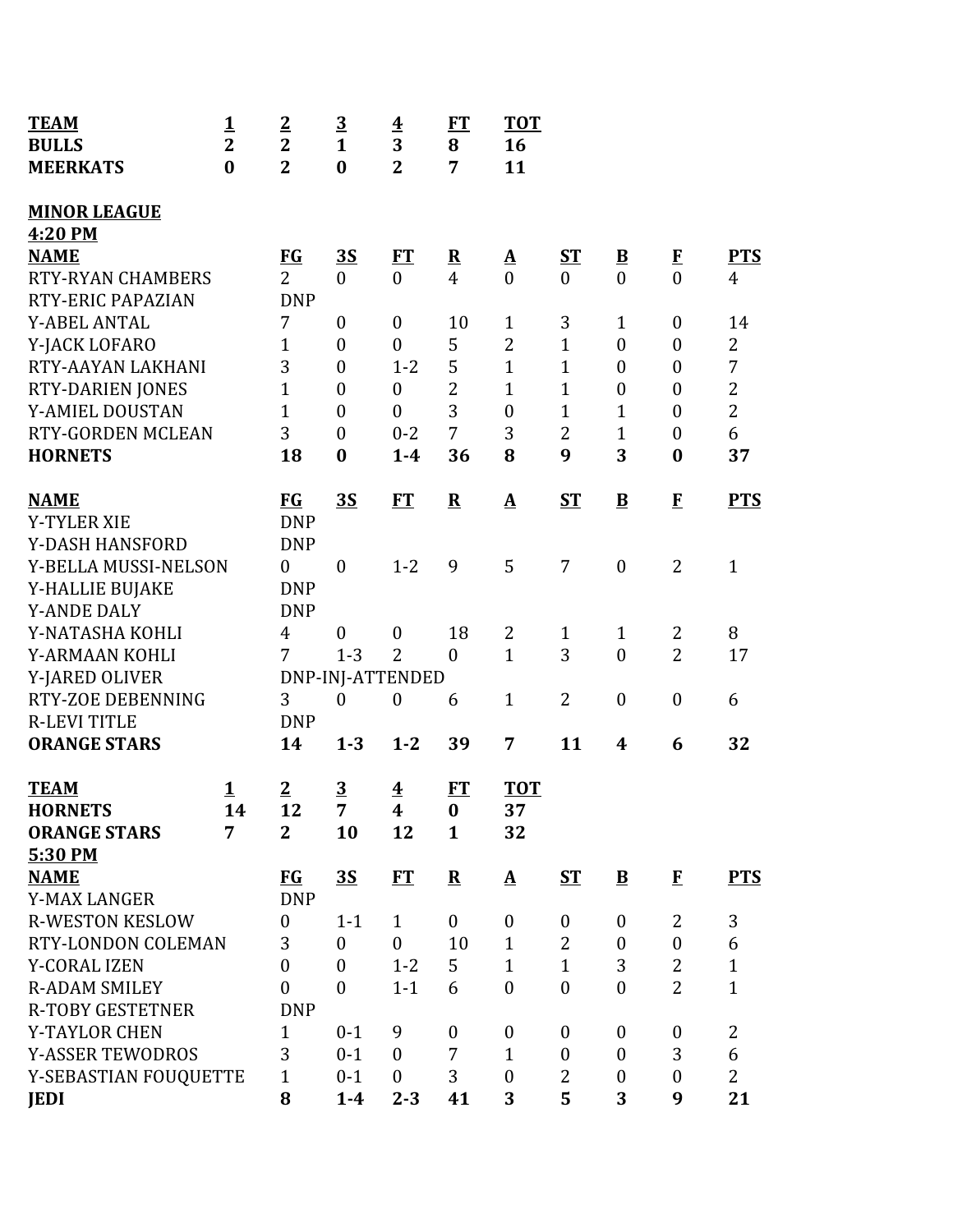| <b>NAME</b>              |          | $FG$             | <u>3S</u>        | FT                      | ${\bf R}$               | <u>A</u>         | ST               | $\overline{\mathbf{B}}$  | $\bf{F}$         | <b>PTS</b>       |                |
|--------------------------|----------|------------------|------------------|-------------------------|-------------------------|------------------|------------------|--------------------------|------------------|------------------|----------------|
| Y-JAKE RONN              |          | $\overline{2}$   | $\boldsymbol{0}$ | $0 - 1$                 | 9                       | $\boldsymbol{0}$ | 6                | $\overline{2}$           | $\mathbf{1}$     | 4                |                |
| Y-JACOB BURROWS          |          | 1                | $0 - 1$          | $\boldsymbol{0}$        | $\mathbf{1}$            | $\boldsymbol{0}$ | $\boldsymbol{0}$ | $\boldsymbol{0}$         | $\mathbf 1$      | $\overline{c}$   |                |
| <b>R-BRENDEN EGHRARI</b> |          | 1                | $\boldsymbol{0}$ | $\boldsymbol{0}$        | 1                       | $\mathbf{1}$     | $\boldsymbol{0}$ | 1                        | $\boldsymbol{0}$ | $\overline{c}$   |                |
| Y-EMILIANO SLESARANSKY   |          | $\overline{4}$   | $\overline{0}$   | $1-4$                   | 7                       | $\boldsymbol{0}$ | $\mathbf{1}$     | $\overline{0}$           | $\boldsymbol{0}$ | 9                |                |
| <b>DEAN MANCHEE</b>      |          | 0                | $\boldsymbol{0}$ | $1 - 5$                 | 4                       | $\overline{0}$   | $\boldsymbol{0}$ | $\mathbf{0}$             | $\mathbf 1$      | $\mathbf{1}$     |                |
| <b>OWEN BOELKE</b>       |          | 0                | $\boldsymbol{0}$ | $1-6$                   | 8                       | $\mathbf{1}$     | $\boldsymbol{0}$ | $\boldsymbol{0}$         | $\overline{2}$   | $\mathbf{1}$     |                |
| Y-SASHA YANSEN           |          | 1                | $1 - 1$          | $1 - 2$                 | 5                       | $\boldsymbol{0}$ | $\mathbf{1}$     | 1                        | $\boldsymbol{0}$ | 6                |                |
| Y-AIDAN H.-THOMAS        |          | <b>DNP</b>       |                  |                         |                         |                  |                  |                          |                  |                  |                |
| Y-NEHEMIAH MISFEN        |          | $\theta$         | $\boldsymbol{0}$ | $1-6$                   | $\overline{2}$          | $\boldsymbol{0}$ | $\overline{2}$   | $\boldsymbol{0}$         | $\boldsymbol{0}$ | $\mathbf{1}$     |                |
| <b>RN-MARC PAPAZIAN</b>  |          | <b>DNP</b>       |                  |                         |                         |                  |                  |                          |                  |                  |                |
| <b>RUSH</b>              |          | 9                | $1 - 2$          | $5 - 24$                | 37                      | $\mathbf{2}$     | 10               | $\boldsymbol{4}$         | 5                | 26               |                |
| <b>TEAM</b>              | <u>1</u> | $\overline{2}$   | $\overline{3}$   | $\overline{\mathbf{4}}$ | ET                      | <b>TOT</b>       |                  |                          |                  |                  |                |
| <b>JEDI</b>              | 7        | $\overline{2}$   | 6                | 4                       | $\mathbf{2}$            | 21               |                  |                          |                  |                  |                |
| <b>RUSH</b>              | 6        | 10               | 3                | 4                       | 3                       | 26               |                  |                          |                  |                  |                |
| 6:40 PM                  |          |                  |                  |                         |                         |                  |                  |                          |                  |                  |                |
| <b>NAME</b>              |          | $FG$             | <u>3S</u>        | <u>FT</u>               | $\overline{\mathbf{R}}$ | $\Delta$         | ST               | $\underline{\mathbf{B}}$ | E                | <b>PTS</b>       |                |
| Y-MATTHEW HANASAB        |          | $\mathbf{1}$     | $\overline{0}$   | $\overline{0}$          | $\overline{2}$          | $\mathbf{0}$     | $\boldsymbol{0}$ | $\mathbf{0}$             | $\mathbf{1}$     | 2                |                |
| RN-JAHRID LONGSWORTH     |          | $\boldsymbol{0}$ | $\boldsymbol{0}$ | $1 - 3$                 | 3                       | $\boldsymbol{0}$ | $\boldsymbol{0}$ | $\mathbf{0}$             | $\overline{2}$   | $\mathbf{1}$     |                |
| RTY-LEO SIKORA           |          | $\theta$         | $1 - 3$          | $1 - 2$                 | $\overline{4}$          | $\overline{0}$   | $\overline{2}$   | $\mathbf{0}$             | $\mathbf{0}$     | $\overline{4}$   |                |
| RT-ISAAC SAMY            |          | 0                | $\boldsymbol{0}$ | $1 - 2$                 | 4                       | $\boldsymbol{0}$ | $\mathbf{1}$     | $\boldsymbol{0}$         | 3                | $\mathbf{1}$     |                |
| <b>Y-ALEX BRICK</b>      |          | $\overline{0}$   | $\boldsymbol{0}$ | $1 - 1$                 | 9                       | $\boldsymbol{0}$ | $\boldsymbol{0}$ | $\boldsymbol{0}$         | $\boldsymbol{0}$ | $\mathbf{1}$     |                |
| RTY-ZAYD AL-SHAWE        |          | <b>DNP</b>       |                  |                         |                         |                  |                  |                          |                  |                  |                |
| Y-DALTON WHITE           |          | $\overline{4}$   | $1 - 6$          | $2 - 2$                 | 7                       | $\boldsymbol{0}$ | 2                | $\boldsymbol{0}$         | 3                | 13               |                |
| <b>Y-ADI PETROS</b>      |          | 1                | $1 - 2$          | $\overline{0}$          | 3                       | $\boldsymbol{0}$ | $\overline{2}$   | $\boldsymbol{0}$         | $\overline{2}$   | 5                |                |
| Y-EVAN CHANG             |          | $\theta$         | $0 - 1$          | $1 - 2$                 | 5                       | $\theta$         | $\boldsymbol{0}$ | $\mathbf{0}$             | $\boldsymbol{0}$ | $\mathbf{1}$     |                |
| RTY-TOGHRUL AGHAYEV      |          | $\boldsymbol{0}$ | $\boldsymbol{0}$ | $1 - 1$                 | 3                       | $\boldsymbol{0}$ | $\boldsymbol{0}$ | $\boldsymbol{0}$         | $\overline{2}$   | $\mathbf{1}$     |                |
| <b>THUNDER</b>           |          | 6                | $3 - 12$         | $7 - 13$                | 40                      | $\bf{0}$         | 7                | $\bf{0}$                 | 13               | 29               |                |
| <b>NAME</b>              |          | $FG$             | $\overline{35}$  | <b>FT</b>               | $\mathbf R$             | ${\bf A}$        | $ST$             | $\overline{\mathbf{B}}$  | ${\bf F}$        | <b>PTS</b>       |                |
| Y-YOWHANNES DAGNEW       |          | <b>DNP</b>       |                  |                         |                         |                  |                  |                          |                  |                  |                |
| Y-JONATHAN LIN           |          |                  | $\boldsymbol{0}$ | $\boldsymbol{0}$        | $1 - 2$                 | 5                | $\boldsymbol{0}$ | $\boldsymbol{0}$         | $\boldsymbol{0}$ | $\mathbf{1}$     | $\mathbf{1}$   |
| <b>RN-JAIDEN GOHILL</b>  |          | <b>DNP</b>       |                  |                         |                         |                  |                  |                          |                  |                  |                |
| <b>KEEAN STOLL</b>       |          | 3                | $0 - 1$          | $4 - 6$                 | $\overline{7}$          | $\overline{2}$   | 4                | 3                        | 4                | 10               |                |
| Y-AMIR JAHROMI           |          |                  | $\overline{2}$   | $\boldsymbol{0}$        | $0 - 2$                 | 10               | $\mathbf{1}$     | $\mathbf{1}$             | $\boldsymbol{0}$ | $\boldsymbol{0}$ | $\overline{4}$ |
| <b>DEAN PHELAN</b>       |          | 2                | $\boldsymbol{0}$ | $1 - 7$                 | 2                       | $\boldsymbol{0}$ | $\overline{2}$   | $\mathbf{0}$             | 3                | 5                |                |
| RN-JACOB ESCONTRIAS      |          | $\overline{0}$   | $\boldsymbol{0}$ | $1-6$                   | $\overline{4}$          | $\boldsymbol{0}$ | $\boldsymbol{0}$ | $\mathbf{0}$             | $\boldsymbol{0}$ | $\mathbf{1}$     |                |
| RTY-MATT SCHOLZE         |          | $\overline{2}$   | $\boldsymbol{0}$ | $\boldsymbol{0}$        | $\overline{2}$          | $\mathbf{1}$     | $\mathbf{1}$     | $\mathbf{0}$             | $\overline{2}$   | 4                |                |
| Y-ALEJANDRO POZA         |          | $\overline{2}$   | $\overline{0}$   | $\boldsymbol{0}$        | $\mathbf{1}$            | $\mathbf{0}$     | $\mathbf{1}$     | $\mathbf{0}$             | $\mathbf{0}$     | $\overline{4}$   |                |
| Y-VINCENT CHOW           |          | <b>DNP</b>       |                  |                         |                         |                  |                  |                          |                  |                  |                |
| <b>RHINOS</b>            |          | 11               | $0 - 1$          | $7 - 23$                | 31                      | 4                | 9                | 3                        | 10               | 29               |                |